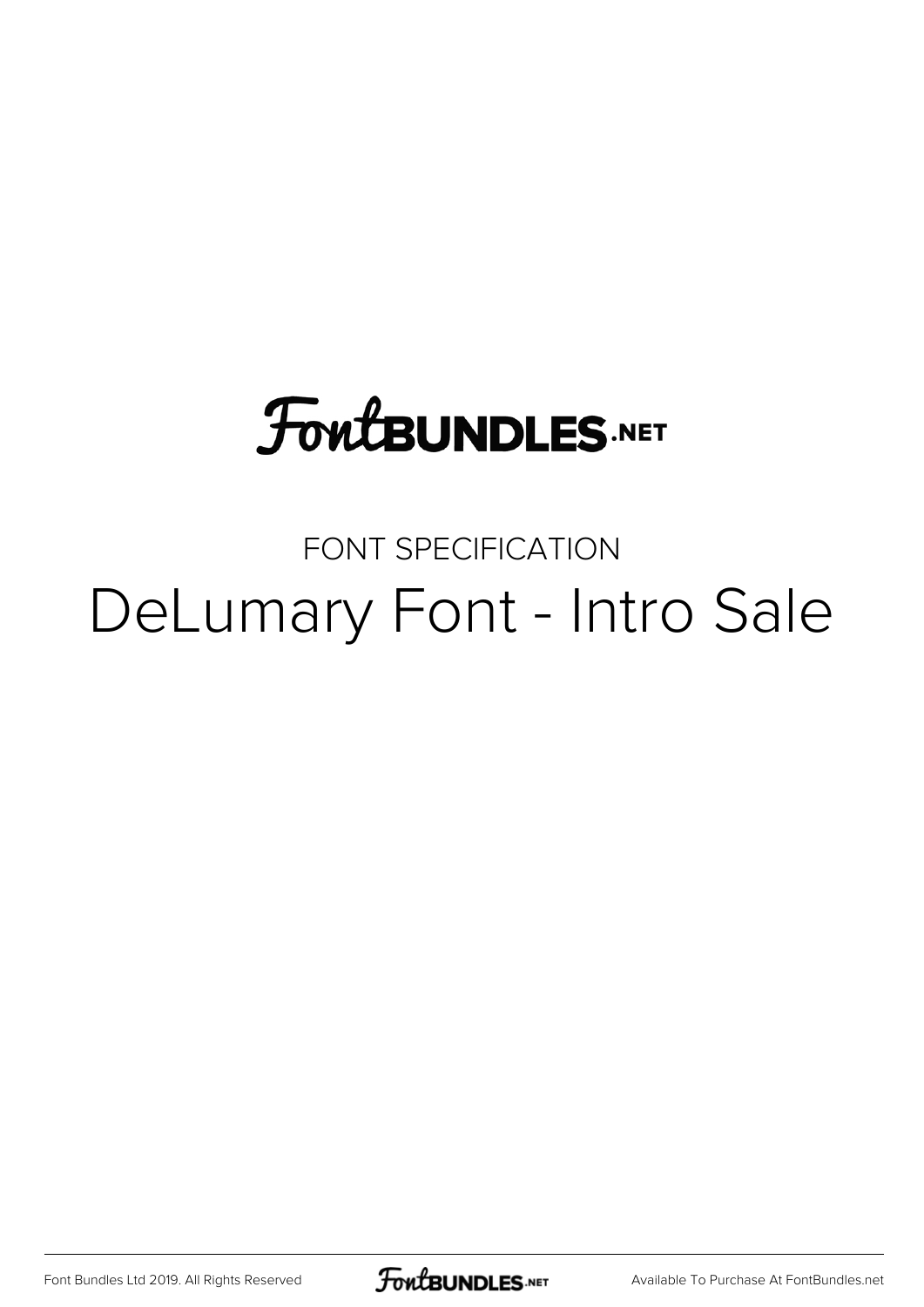#### DeLumary - Regular

**Uppercase Characters** 

### ABCDEFGHIJKLMNOPQRSTU VWXY7

Lowercase Characters

## abcdefghijklmnopgrstuv **WXHZ**

Numbers

0123456789

Punctuation and Symbols

 $S \times \& '$   $\bullet$   $*$   $*$ #  $\langle \cdot \rangle$  ?  $\wedge$   $\wedge$   $\wedge$   $\wedge$   $\wedge$   $\wedge$   $\wedge$   $\wedge$   $\wedge$   $\wedge$   $\wedge$   $\wedge$   $\wedge$   $\wedge$   $\wedge$   $\wedge$   $\wedge$   $\wedge$   $\wedge$   $\wedge$   $\wedge$   $\wedge$   $\wedge$   $\wedge$   $\wedge$   $\wedge$   $\wedge$   $\wedge$   $\wedge$   $\wedge$   $\wedge$   $\wedge$   $\wedge$   $\wedge$   $\wedge$   $\bullet$  $23$  $\bullet$   $\bullet$   $\ll$   $\bullet$  $\ddot{\bullet}$  $\mathbf{v}$ 1  $\bullet$  $\gg$ 

Font Bundles Ltd 2019. All Rights Reserved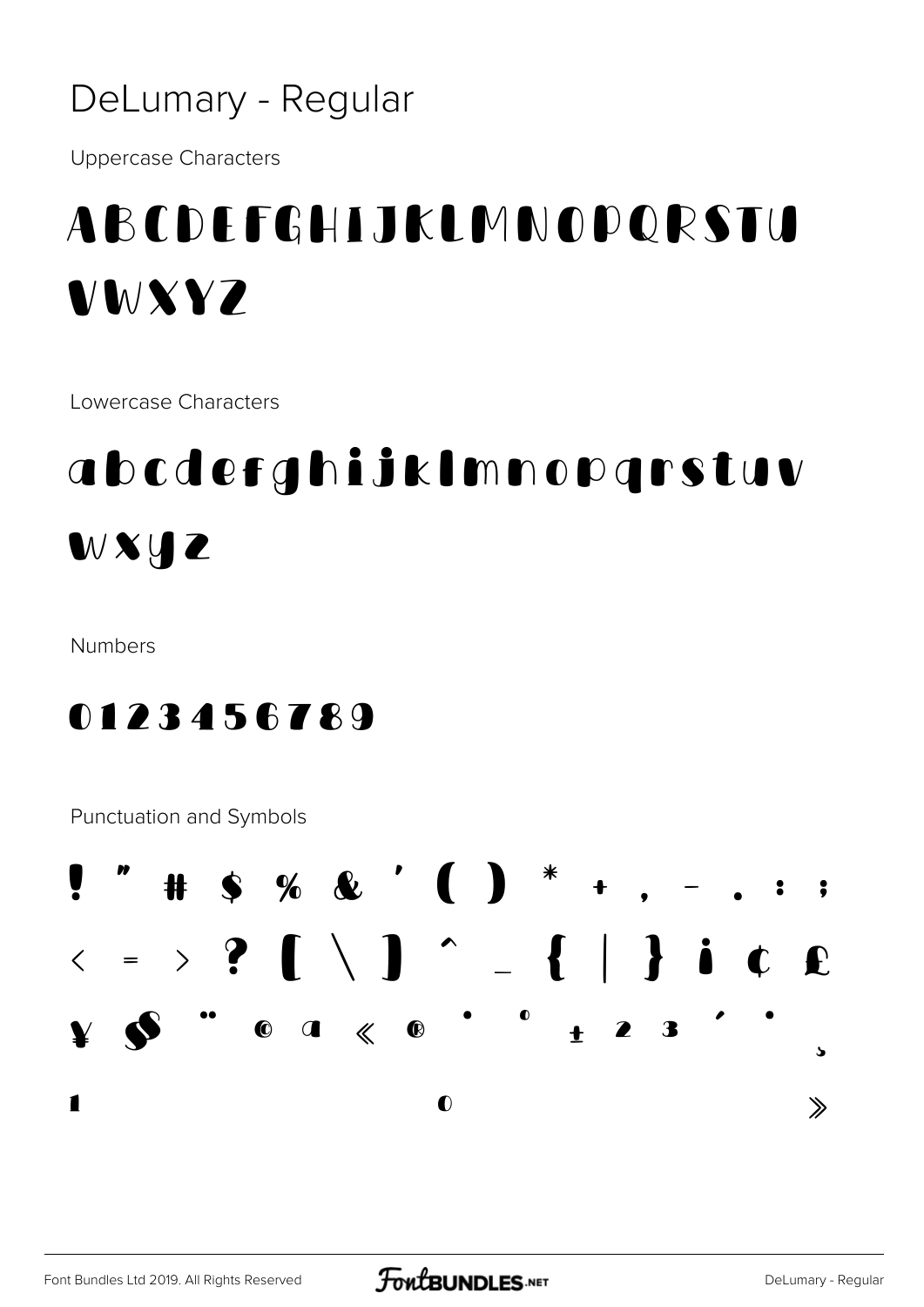All Other Glyphs